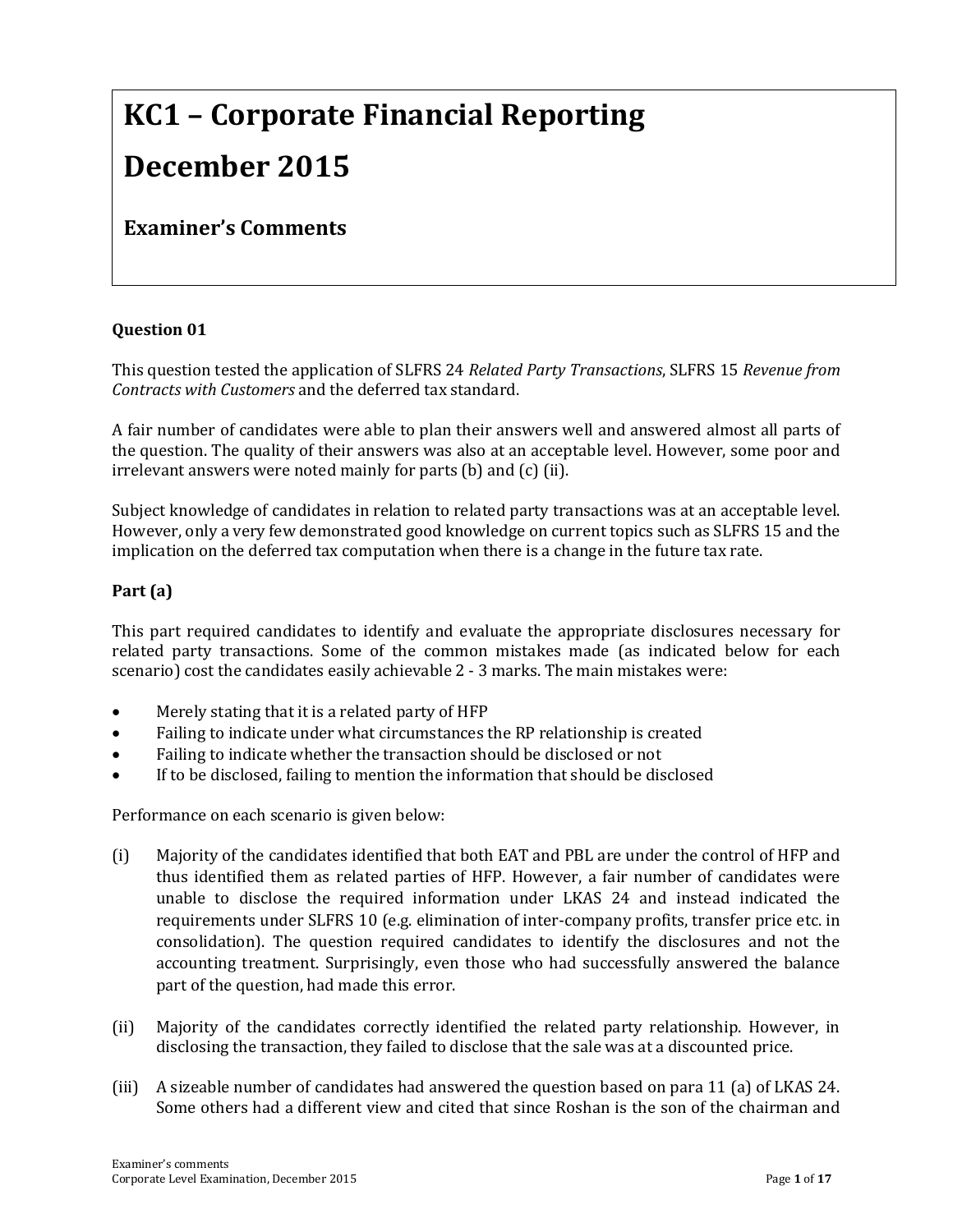also holds 12% of the shares, he is a KMP and also an influential personnel. Therefore he is a related party of HFP and the transaction should be disclosed.

Some candidates had said that this transaction was done at market price and therefore there is no necessity to disclose it.

- (iv) The majority had answered this part very well and obtained full marks. However, a handful of candidates were unable to indicate that directors are KMP. Some in fact said the CEO is not a KMP. Some others said only the CEO's benefits need to be disclosed.
- (v) Performance on this part was mixed. Some candidates had stated that dividend declared on NCI should be disclosed in the consolidated financial statements of HFP. Some had misinterpreted the provisions in LKAS 24 and indicated that this transaction need not be disclosed, as 40% of CSL is held by the government.
- (vi) Majority of the candidates had clearly identified the RP relationship with HFP and indicated that only the Rs. 10 million need to be disclosed. However, a fair number also stated that since this is an associate of HFP, no disclosure is necessary.
- (vii) The majority of candidates were able to identify that there were no RP relationship because HFP only has significant influence.

#### **Part (b)**

This part was on a current topic and required candidates to identify significant financial implications that may arise upon adoption of SLFRS 15.

Performance on this question was very poor. Candidates were not updated on current developments. Approximately 90% of candidates had not answered this part, and the answers of the few who had attempted were confined to one or two sentences. A handful of candidates managed to score about 2 marks by identifying the treatment of the advance payment.

#### **Part (c)**

(i) this part was in relation to another current topic testing knowledge on the application of the deferred tax standard. Majority of candidates were able to correctly identify the tax rate that should be used to measure the current tax. However, not all of them were able to identify the correct tax rate for deferred tax. Even when the correct rates were identified, almost all the candidates did not provide the rationale for it. As the question required candidates to 'advise', the answer should have been supported by justification. The inability to do so resulted in losing some marks.

(ii) only a handful of the candidates were able to score  $1\frac{1}{2}$  marks out of the 3 marks allocated. These candidates correctly indicated the deferred tax impact arising from goodwill on acquisition and the treatment, but none of them provided correct answers for the deferred tax impact on the investment in the subsidiary in the separate financial statements.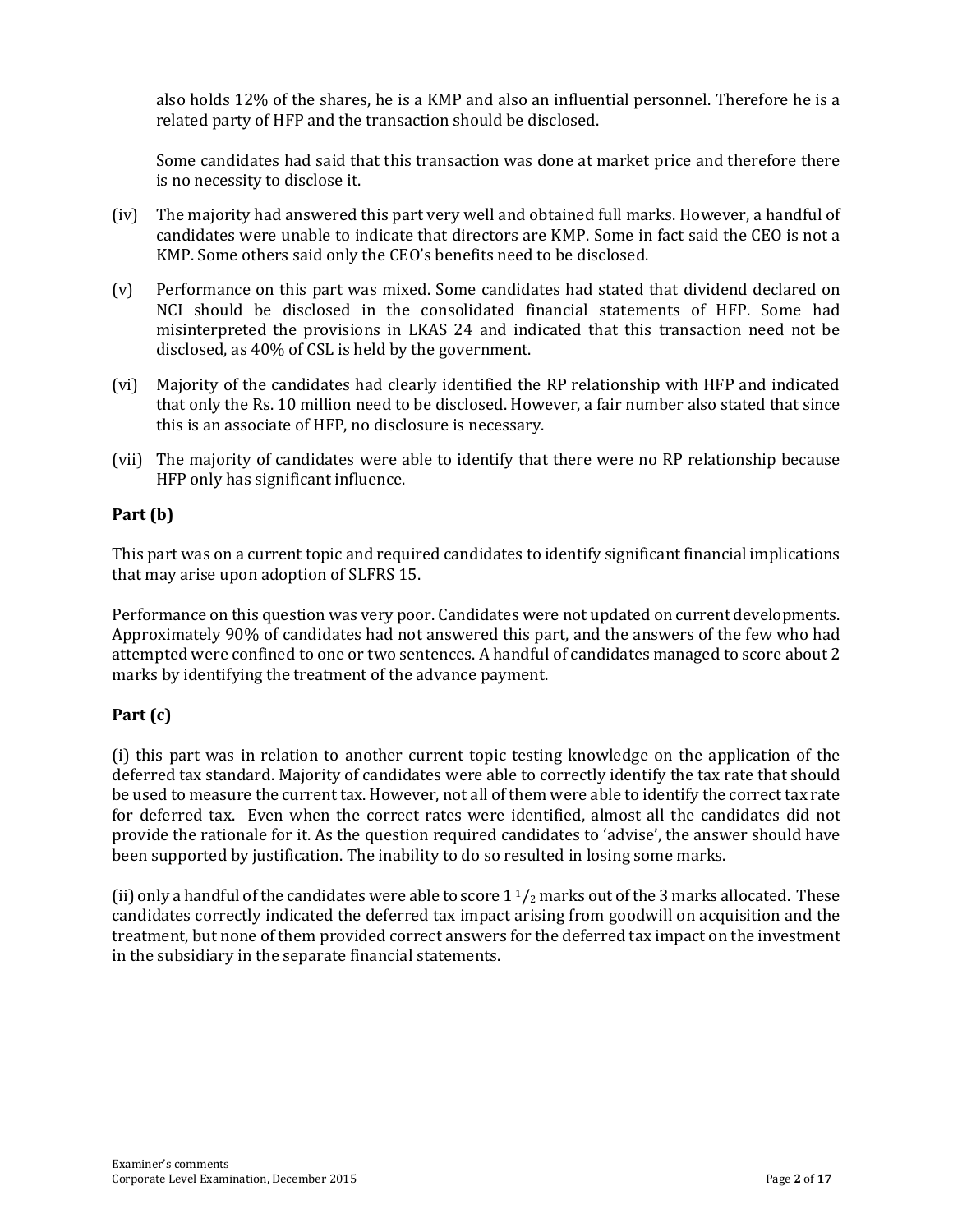#### **Question 02**

Performance on this question was not satisfactory. Majority of the candidates failed to score over 50% of the allocated 25 marks.. The first section (in this question) with two parts tested knowledge on LKAS 39, LKAS 1 and ethics.

The second section was in three parts and was a direct application of LKAS 32. Candidates who knew how to recognise, value and measure a component financial instrument were able to score easy marks utilising minimum time. This part of the question provided an opportunity for candidates to save some time and effectively use this time for another question.

Candidates performed well on applying ethical requirements. However, their subject knowledge on financial instruments, its valuation and subsequent measurement and computation of effective interest rates was very poor. As a result, the general performance on this question was not satisfactory.

#### **PART A**

#### **Part (a)**

This part required candidates to analyse the given scenario in the context of the applicable accounting standards and ethical requirements. Majority had answered this part well and about 75% of the candidates were able to score over 50% of the allocated 7 marks for this question.

#### **Part (b)**

This part required candidates to explain the accounting treatment (by applying LKAS 1) in relation to a loan obtained from a bank where the company has not been able to maintain the conditions of the covenants. This was an easy two marks question, but the performance was poor.

Majority did not identify that there could be a breach of the loan covenant due to the fact that the company could not maintain the required annual sales volume. As a result, the bank could demand the loan to be paid. Accordingly, it is required to classify the loan as a current liability although the loan is due in more than 12 months.

Most of the candidates provided incorrect answers explaining that since the loan is due in more than 12 months, it should be classified as a non-current liability. Some others said there is no indication of the company having any going concern issue and therefore can classify the loan as a non-current liability. Some others mentioned that any instalments due in the immediate following 12 months should be kept as current and the balance as a non-current liability. The majority did not relate their answers to the key points in the scenario given. Therefore they failed to score any marks for this section.

#### **PART B**

This section tested knowledge on the application of LKAS 32.

#### **Part (a)**

This part required candidates to compute the value of each component in the instrument, excluding the issue cost. It was well-attempted by many. The majority provided satisfactory answers, applying the correct discount rate and correctly identifying both the equity and liability components of the given instrument..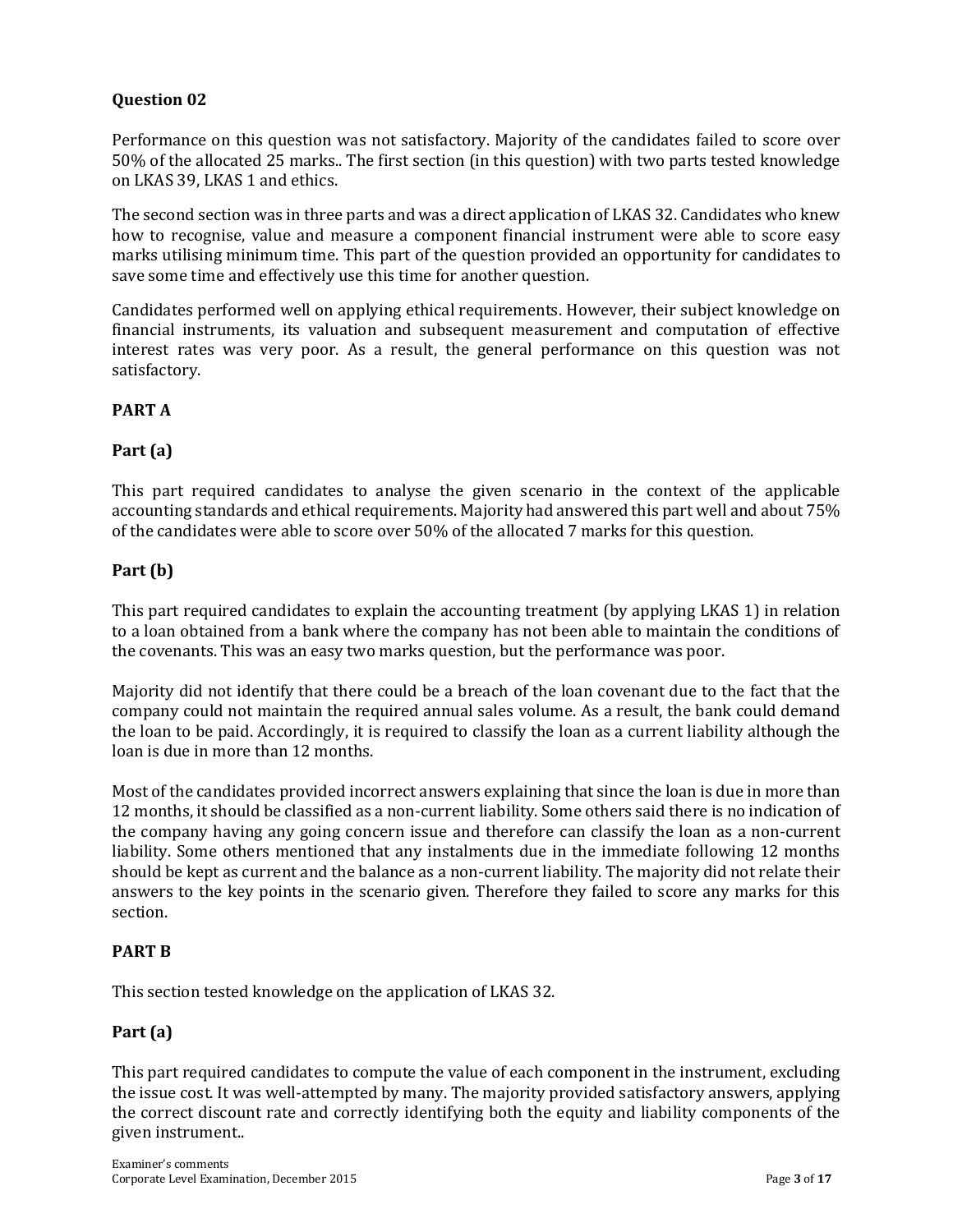#### **Part (b)**

Candidates were required to account for the issue cost and compute the net proceeds for each component of the instrument. Many scored poorly in this part.

Common mistakes made were:

- Deducting the entire issue cost from the total proceeds of the issue, instead of allocating it to the individual components in proportion to their proceeds.
- Not paying attention to the action verbs used in the question. The question focused on two action verbs. Candidates were required to **recommend** the required adjustments and **compute** the net proceeds. In order to recommend, candidates should have explained the requirement of the standard but many did not do this, therefore they lost some marks and were able to score only the marks awarded for the computation.

#### **Part (c)**

Performance in this part was poor. It required candidates to advise on how each component of the instrument should be subsequently measured, assuming that the liability is accounted for under the effective interest rate method.

Only a handful of candidates (about 2%) were able to compute the effective interest rate. Over 98% provided assumptions for the EIR instead of computing it from the given information and therefore lost 25% of the marks allocated to this part.

A considerable number of candidates did not present the answer in the format given by the examiner. Although the candidates were not penalised for not following the given format, they should make note of the importance of following the required guidelines when framing their answer.

Two other common mistakes made by candidates were:

- Taking gross proceeds of the liability in Year 1 without deducting the issue cost
- Failing to state that the equity component is not re-measured subsequently.

#### **Question 03**

The question intended to test the students' knowledge on consolidation, fair value measurement, integrated reporting and ratio analysis.

In general, even though most of the students were able to score more than 50% of the marks allocated to part (a) i.e. consolidation, their performance was very low when it came to evaluating company performance through ratio analysis. As a result majority of the students ended up by earning 20 - 30 marks out of the total of 50 marks allocated. Only a handful of students (5% - 7%) scored a mark above 30 for this question.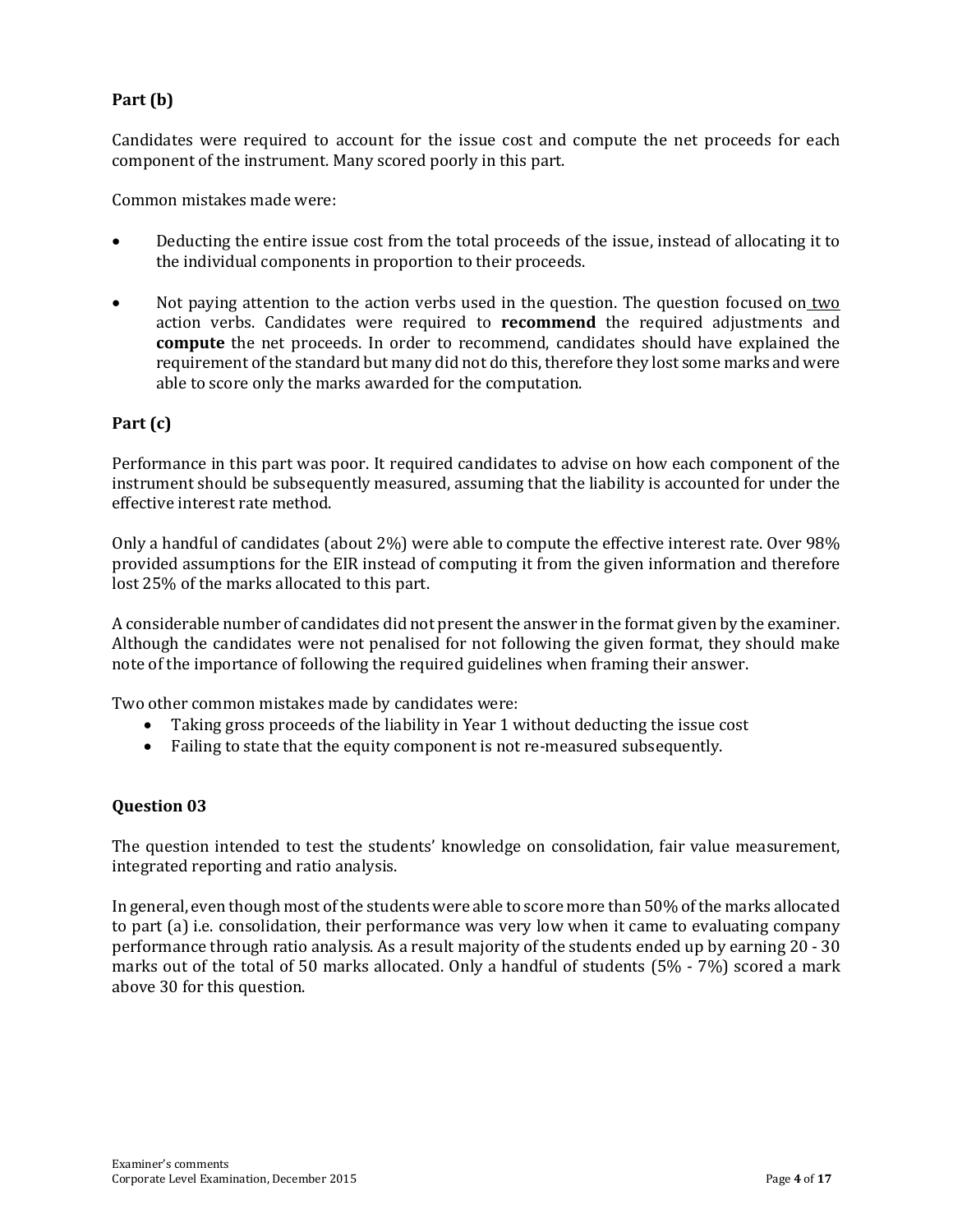#### **Part (a)**

Most of the adjustments given in the question were straight-forward. In general, candidates performed well on this part and were able to make the necessary adjustments well.

Most were able to perform at a satisfactory level for this part. When analysing the marks, around 40% of candidates had scored more than 50% of the allocated 25 marks. The average marks scored by that 40% was 15 marks. However, around 5% of candidates failed to score sufficient marks, and their average was 5 marks or less, out of 25 marks.

Most of the students were able to make the following adjustments correctly:

- Identification of fair value applicable for goodwill computation
- Computation of goodwill
- Computation of consideration made in shares
- Identification of contingent liabilities
- Computation of consolidated retained earnings
- Correct identification of the type of lease

Presentation of the answer (along with the workings) was at a very satisfactory level.

However the following common mistakes were observed:

- When computing fair values candidates were unable to pick the best and highest use of value (Rs. 170 million).
- Many candidates missed out on computing the deferred tax effect on fair value changes in brand, building and bond investment. Out of those who did the deferred tax adjustment, majority recognised only the deferred tax on the FV of the building.
- Some candidates computed NCI as a % of net assets, whereas the question required to compute it at fair value.
- Most had incorrectly made provisions for relocating of employees (Rs. 5 million) as well.
- A considerable number of candidates failed to identify the 3-acre land and the 5 chalets as Asset Held for Sale. Instead they treated it as a disposal of the asset. Some candidates who correctly made the adjustment, failed in the presentation and erroneously classified the value under non-current assets.
- Some candidates had considered the Rs. 3 million incurred in the share issue in the computation of goodwill instead of accounting it as an expense within the period.
- Candidates did not identify the requirement to record the gain/loss on forward contracts at the reporting date:
	- A few had totally ignored it
	- A few recorded the gain in OCI
- Even though candidates were able to identify the classification of the lease, in most instances they were unable to;
	- Iustify their classification
	- Make the necessary adjustments in the financial statements (e.g. remove Rs. 28 million from the related party and classify it as a prepayment or recognise it as an asset.

#### **Part (b)**

(i) This part was on fair value measurement. The average marks earned were 3-4 marks. Most were able to define the term 'Fair Value' and identify and define the three levels correctly. However they did not quote examples for each level from practical scenarios and as a result lost some of the marks. This indicates the difficulties faced by candidates in applying what they have learnt to practical scenarios.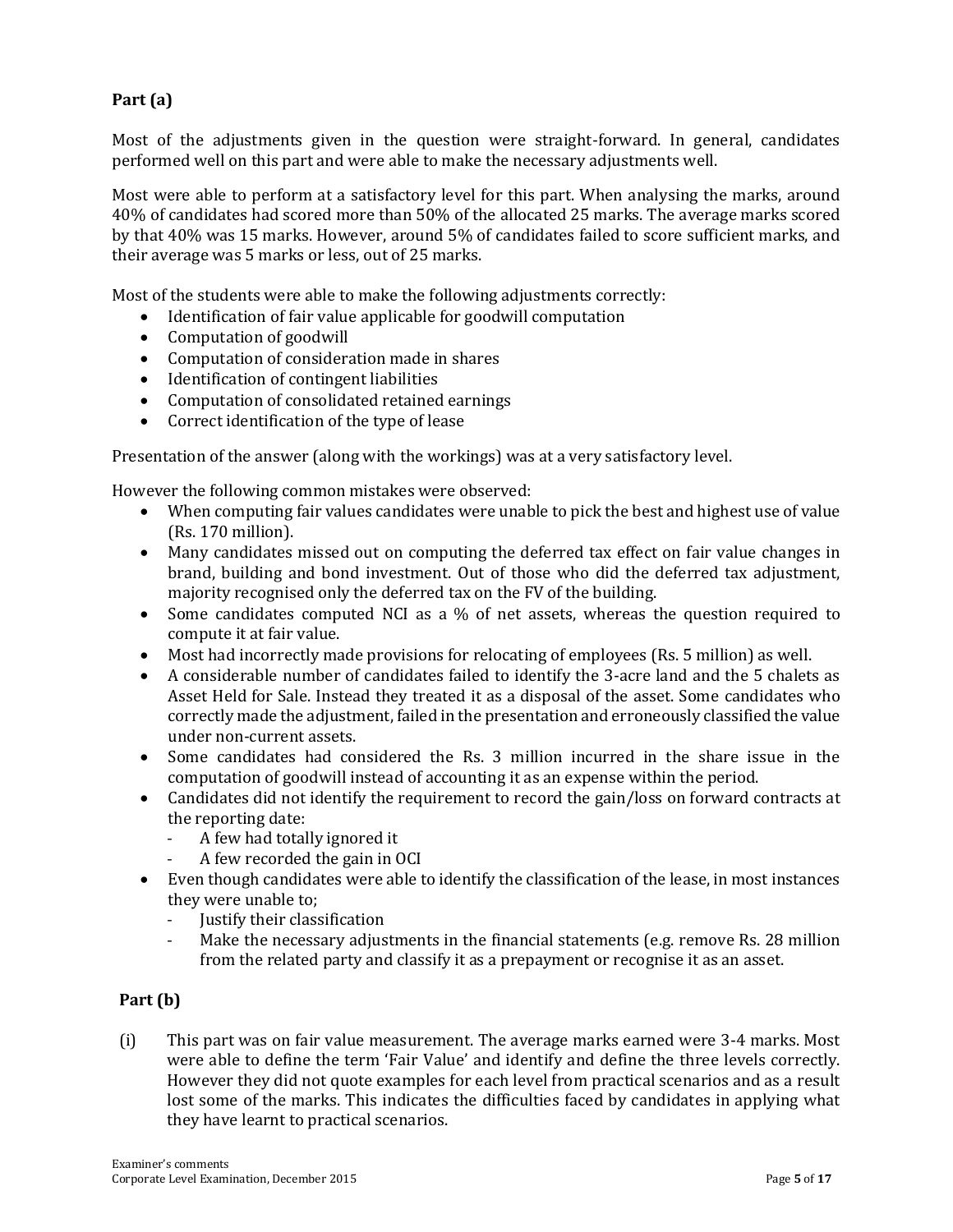(ii) This was on integrated reporting, testing the student's knowledge on current developments. Performance on this question was not satisfactory. Most were not clear of the concept and messed up the concept of integrated reporting with other concepts like triple bottom line reporting, sustainability reporting and corporate governance.

However quite a number of students were able to quote a few of the benefits of integrated reporting and scored some marks. Accordingly, the average marks earned for this section was between 2 - 2  $1/2$ marks.

#### **Part (c)**

This part required candidates to analyse the performance of TSEL over the last two years through ratio computation, and prepare a report evaluating the performance in comparison to budgets. Details for the computation (budgets and the actuals) were given in the pre-seen and therefore candidates had adequate time to go through the details and do their pre-activities (analysis) prior to the exam.

However, students performed very poorly in this part of the question and scored only a very few marks, which resulted in them not collecting a considerable score out of the total 50 marks allocated to the full question. That was disappointing as all the information was in the hands of the candidates before the exam.

Most of the answers for this part were poorly planned. The question requested candidates to present a report to the management on the performance of the company. A considerable number of candidates were unable to follow a presentable format with appropriate headings and workings in an understandable and orderly manner.

Around 65% of the candidates scored 5 marks or below out of the 15 marks allocated to this section. Only 2% were able to score more than 10 marks. Accordingly, approximately 30% - 32% scored between 5 - 10 marks.

Reasons for the low performance:

- Not spending adequate time to do the necessary analysis on the pre-seen.
- Analysis being focused on profitability, whereas details were available to analyse liquidity, solvency and efficiency of the operations of the company.
- Not computing industry specific ratios (such as occupancy etc.) and analysing the performance referring to industry specific information.
- Mistakes with formulas and in application of data to the formulas.
- A considerable number of students were unable to present the analysis in a formal report format
- Computing some of the ratios but **not** analysing and interpreting them.

In summary, the low performance on this part clearly indicated the weakness in the knowledge of financial statement analysis and report writing.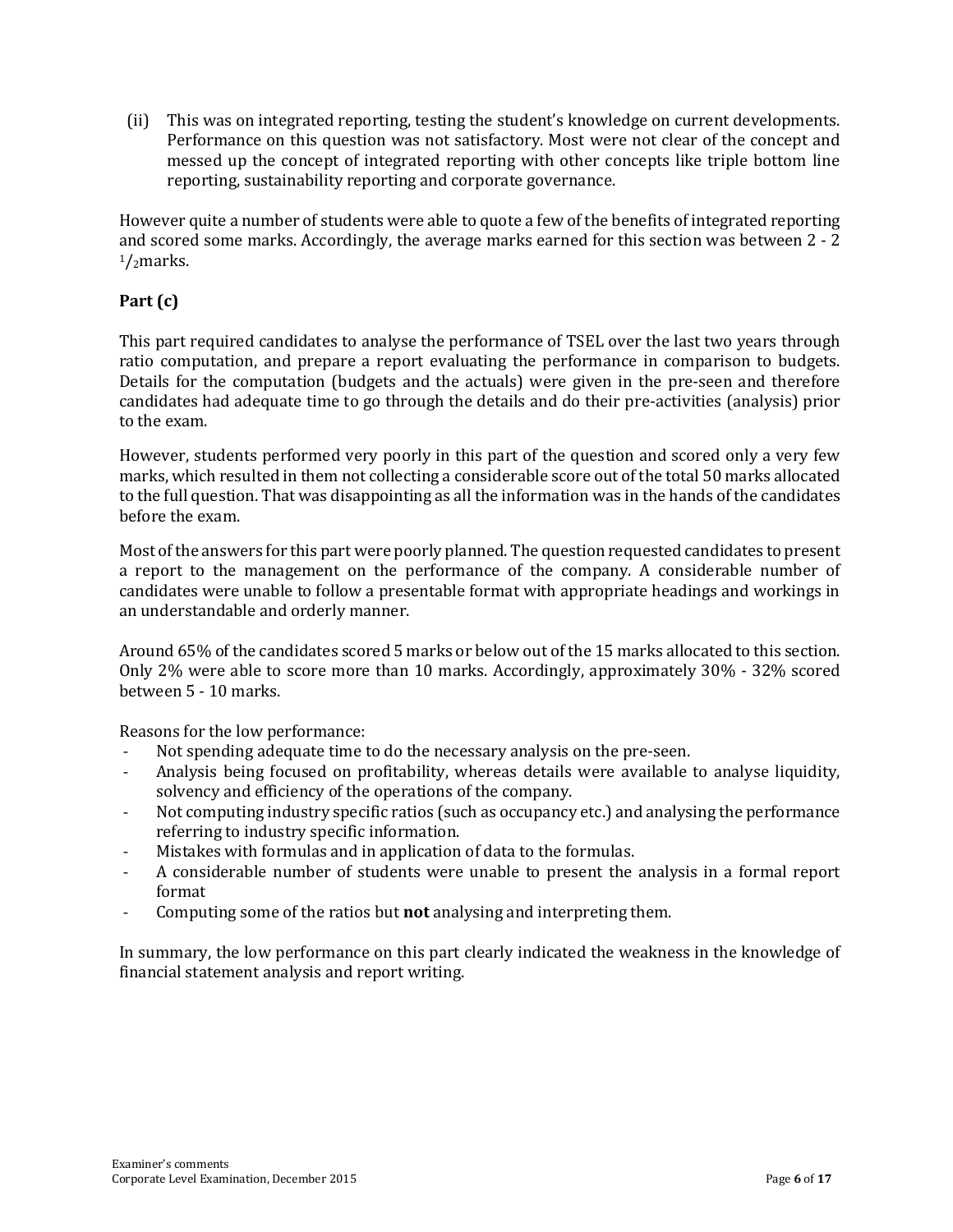## **KC2 – Corporate Finance and Risk Management December 2015**

### **Examiner's Comments**

#### **Overall performance of the paper**

- Over 80% of the candidates showed poor time management
- Poor planning of the answer was visible
- Answers were not properly numbered (e.g. most candidates numbered Question 03 as Question 01).
- Candidates showed major weaknesses in theoretical areas
- Application of formulas was very weak

### **Question-wise comments**

#### **Question 01**

 $\overline{\phantom{a}}$ 

 $\overline{\phantom{a}}$ 

 $\overline{a}$ 

This was a 25 marks question on evaluating three project options, and discussing how asset securitization can be used as a risk management tool.

#### Common mistakes and weaknesses

#### **Part (a)**

- Majority of the candidates had not planned their answers. As a result, only part of the question was answered by most of them.
- A considerable number of candidates advised from the ministry side.

#### **Part (b)**

- Some candidates missed the basic part of CIF analysis.
- Instead of calculating the NPV using discounted cash flows, some had calculated the P&L or CF.
- Taking the inflation effect of O&M from Year 1 instead of Year 2.
- Increase in O&M by 2.5% considered on absolute terms.
- Taking spare parts cost to Year 1 instead of Year 0.
- Some candidates misunderstood and thought only 5 machines were required and calculated accordingly.
- Treating income from O&M as an expense.
- Some students had done the evaluation on one machine. This did not give a correct picture as service charges were given on 200 machines.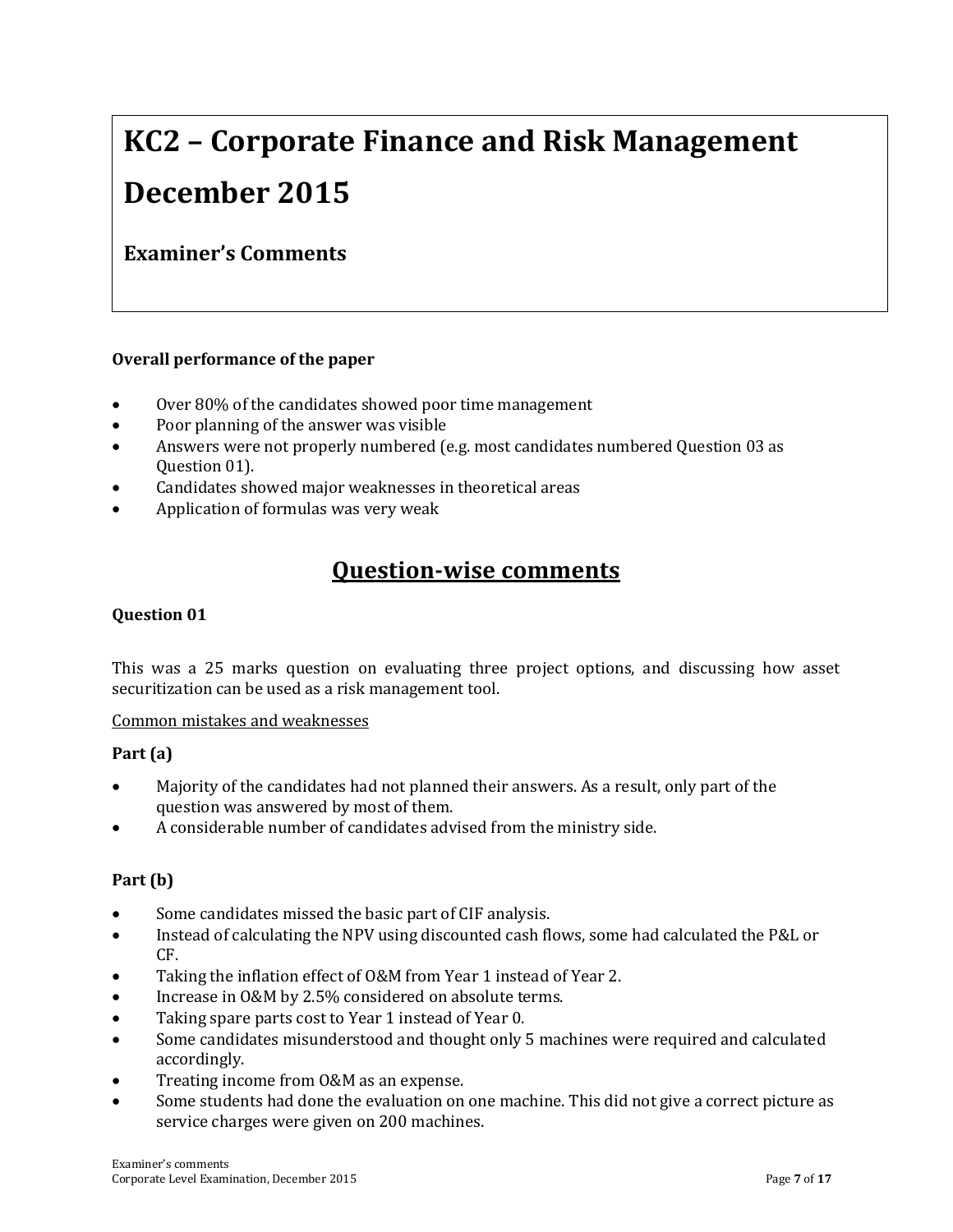- Under Option A, O&M charges were 5% of the bid value. Candidates had taken it as 5% of the cost.
- Planning of the answer was very poor.
- Calculation errors were commonly observed.
- Freight cost of 0.5% considered as 5% by most of the candidates.
- Some candidates assumed only 8 hours whilst some did not consider the number of hours per day at all.
- Confusion over the responsibility of operation. Is it GT or Ministry?
- Confusion over the scrap value and capital gain under Option C.

#### **Part (c)**

Candidates had understood the securitization concept as "giving an asset as a security to a bank/financial institution to obtain a loan, or obtaining an insurance policy against a possible loss/damage of an asset". This was incorrect.

#### **Question 02**

#### **Part (a) (i)**

Majority of candidates performed well and earned full marks for this question. However some did not remember the formula and/or did not have an understanding of the concept. Some candidates completely ignored the debt component when calculating EVA.

#### **Part (a) (ii)**

Majority of candidates confirmed the statement, but only a few linked their answer to the prospective of EVA and COC on invested capital.

#### **Part (a) (iii)**

Almost all of the candidates earned full marks for this simple question.

#### **Part (b) (i)**

Most of the candidates were able to do the calculations and earned full marks for it. However, they were unable to evaluate it as required. There were a few who calculated net working capital by deducting current liabilities from total assets.

#### **Part (b)(ii)**

Most of the candidates suggested delaying payments (which is unethical) to suppliers, rather than saying "negotiating with them for long credit terms".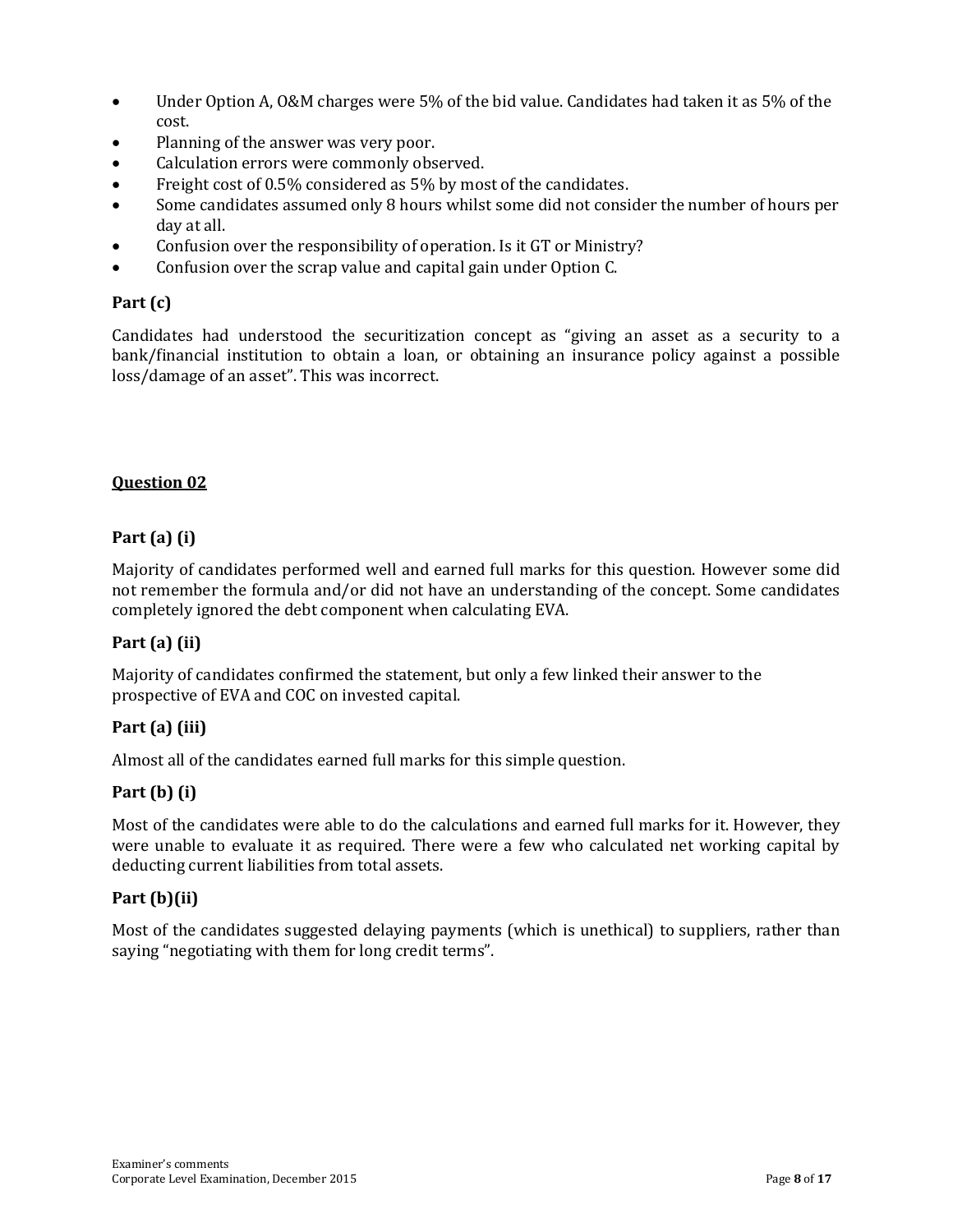#### **General comment**

This was a 50 marks question based on the common pre-seen. However, more than 95% of the questions were based on the three observations given in the question paper.

Most of the candidates appeared to have spent a considerable amount of time analysing the data given in the pre-seen. This indicated that they were unfamiliar with the pre-seen and were inadequately prepared for the examination.

- Only a very few candidates had answered the question to a reasonable level.
- Some answered only a few parts of the question.
- Most of the answers were not related to the question.

#### **Part (a) (i)**

Many candidates indicated the importance of applying the correct cost of debt for local loans. However only a few had written correct answers including the impact of PPP.

#### **Part (a) (ii)**

Most of the candidates were unable to decide the correct method of calculating WACC. Common mistakes were as follows:

- Applying the USD interest rate of 4.5% instead of 5.75%. Since LIBOR of 1.5% was given only in the pre-seen, most of the candidates had missed that point.
- Ignoring interest on grace period.
- Calculating interest on the reducing balance method instead of fixed installments.
- Arriving at the value of the installment by just dividing the loan value by the number of years.
- Being unable to convert cash flows to Sri Lankan Rupees using the appropriate exchange rate.

#### **Part (b) (i)**

Majority of the candidates had not understood the question. As a result, these answers were not relevant and not even related to the subject matter.

#### **Part (b)(ii)**

- None of the candidates were able to give a satisfactory answer to this part.
- Candidates explained the other risk minimising options and money market techniques such as forwards, futures, hedging, options, which were completely irrelevant.
- Some had advised to cancel the SWAP agreement.

Candidates' knowledge in this area either seemed to be really weak or they appeared to not have studied at all.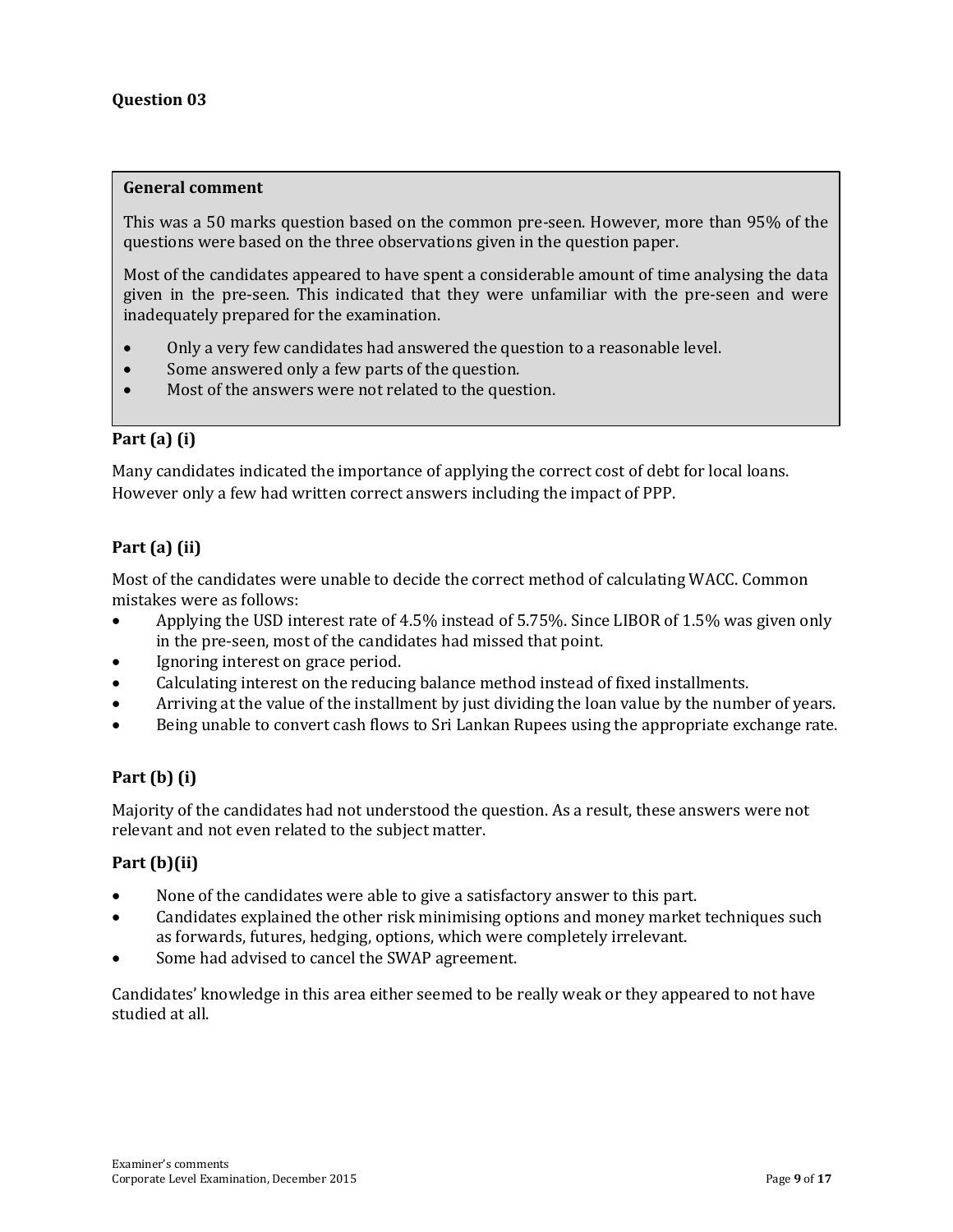#### **Part (c)**

- Understanding the nature of equity share capital seemed to be weak.
- Majority of the candidates justified the claim of MA Holdings. Some calculated the interest at the rate of 10% p.a. for 7 years.
- Some suggested to purchase MA Holdings in order to secure TSBL.
- Some justified a 10% claim, based on the cost of capital of 12% in similar companies or the interest of 5.75%.

#### **Part (d)**

- Majority of the candidates had calculated the net asset value of the business using the forecasted financial position as at 31/03/2016. However some had used the 31/3/2015 values.
- In arriving at the value of TSEL under the discounted cash flow method, candidates had made the following mistakes:
	- $\triangleright$  Deducting finance expenses of Rs. 20.1 million from net operating cash flow (NOCF) of Rs. 32.175million from year 2016 to 2019.
	- $\triangleright$  Ignoring tax of 28 % from NOCF.
	- $\triangleright$  Using inappropriate discounting rates.
	- In arriving at the PV perpetuity, 2016/17 NOCF values were used instead of 2020/21 NOCF values.
	- $\triangleright$  Failing to calculate the repayment of loan Rs. 215 million and interest on equal installment basis.
	- $\triangleright$  Failing to deduct PV of the loan repayment and PV of the tax benefit from the total PV of TSEL when arriving at the valuation of TSEL using the cash flow basis.

Most of the candidates treated the net asset value as the minimum value and free cash flow as the maximum value.

#### **Part (e)**

Majority of the candidates had not understood the question and the following mistakes were observed:

- Failing to calculate recurring and non-recurring cash flows separately. As a result, in the first 3 years, non-recurring cash flows were also included in the recurring cash flows when determining PV of the cash flows (perpetuity).
- Disregarding the impact of 28% of tax.
- Valuing TSEL on the basis of synergy benefits, without incorporating the value arrived at in part (d) of the question.
- Synergy effect not considered accurately with time periods.

#### **Part (f)**

- Some candidates expressed that nonpayment of dividend is a reason to dispose shares since the dividend is the only return for ordinary shareholders.
- Some thought that non-payment of dividend is a reason to exit.
- Candidates displayed poor knowledge on capital appreciation of shares. However, some showed a fair knowledge on residual dividend payments.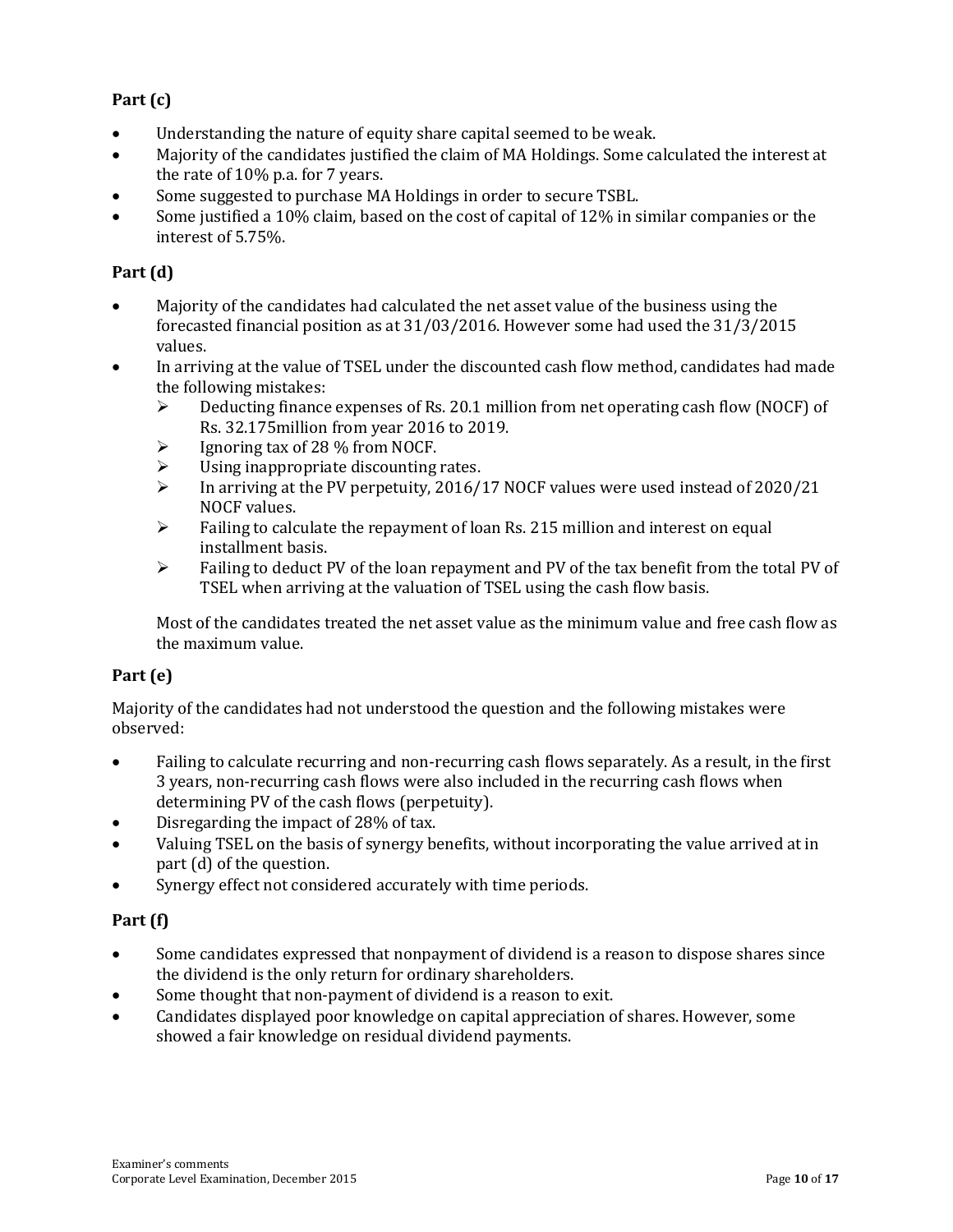## **KC3 – Corporate Taxation December 2015**

Examiner's Comments

#### **Overall comments**

The paper was set from core topics of the subject. Overall performance of the candidates was not satisfactory.

Most candidates were unable to approach questions methodically and did not produce focused, relevant answers that addressed the principal and core components of each requirement.

It appears that candidates have *repeatedly* not addressed the structure of Curriculum 2015 and the key attributes related to Corporate Level. Understanding of industry and business circumstances, analysing of information, making decisions based on various information collected and analysis made, and reporting and communicating skills were very poor, despite the fact that corporate level students are expected to have these skills in order to be future corporate leaders.

Candidates should be able to compile comprehensive tax computations. Not only that, they should also be able to engage in tax planning, make decisions to minimise tax expenses and mitigate risks, and effectively communicate with tax authorities, clients and the management. Thus, displaying only technical knowledge is not sufficient. Even though this was an open book examination, answers were not up to the required standard in terms of technical and legal aspects.

Candidates are advised to address the structure of the paper. The three questions are based on scenarios and therefore the answers should be the outcome of leaders in that practical situation. In line with that expectation, it is recommended that candidates pay careful attention to the action verbs, expected learning outcomes, knowledge process, knowledge dimension etc.

The main reasons for poor performance appeared to be the following:

- Lack of studying as well as preparation for the syllabus change
- Lack of understanding of the requirements of the questions
- Producing irrelevant facts and thereby not having sufficient time to answer all the questions adequately
- Lack of communication and presentation skills.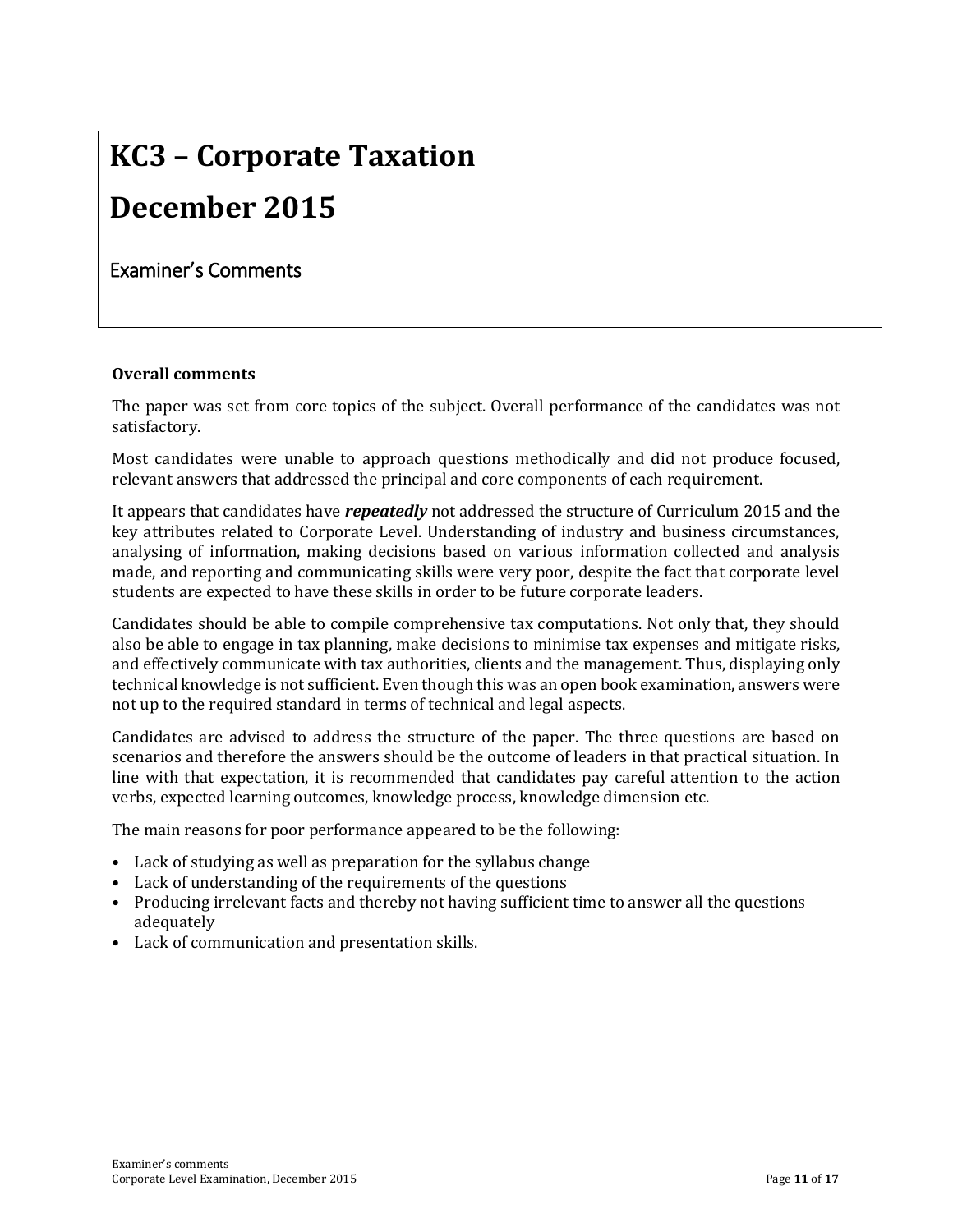## **Question-wise comments**

#### **Question 01**

#### **General comments**

Overall performance in this question was very poor and below the satisfactory level.

The commonly observed weaknesses of candidates were:

- Lack of knowledge in double taxation principles, which is an area corporate level students are expected to be reasonably thorough in.
- Inability to write reports by analysing the given facts of a situation.
- Improper reading, which resulted in misunderstandings and careless mistakes in calculations.
- Poor reference to the relevant section and building the answer accordingly.

#### **Part (a)**

 $\triangleright$  Knowledge on the residency principle was poor. Candidates were weak in explaining the facts.

#### **Part (b)**

- $\triangleright$  Most candidates did not take the 1<sup>st</sup> quarter receipts.
- $\triangleright$  Some have incorrectly taken 6% and 12% as the tax rates applicable to foreign and local components, respectively.
- $\triangleright$  Most candidates did not have the knowledge to correctly calculate remittance tax.

#### **Part (c)**

 $\triangleright$  Most candidates were not aware of how to make use of the provisions of Section 45 and Section 46. They did not know that it is not applicable to non-resident companies and non discrimination article of Double Tax agreement.

#### **Part (d)**

 $\triangleright$  This was an easy and straightforward question since the Act was available. Candidates could have easily referred to the Act and given the correct answer.

#### **Part (e)**

- $\triangleright$  Some candidates had mentioned different days to determine residency status (e.g. 180) days, 90 days).
- $\triangleright$  No one mentioned the DT agreement requirements.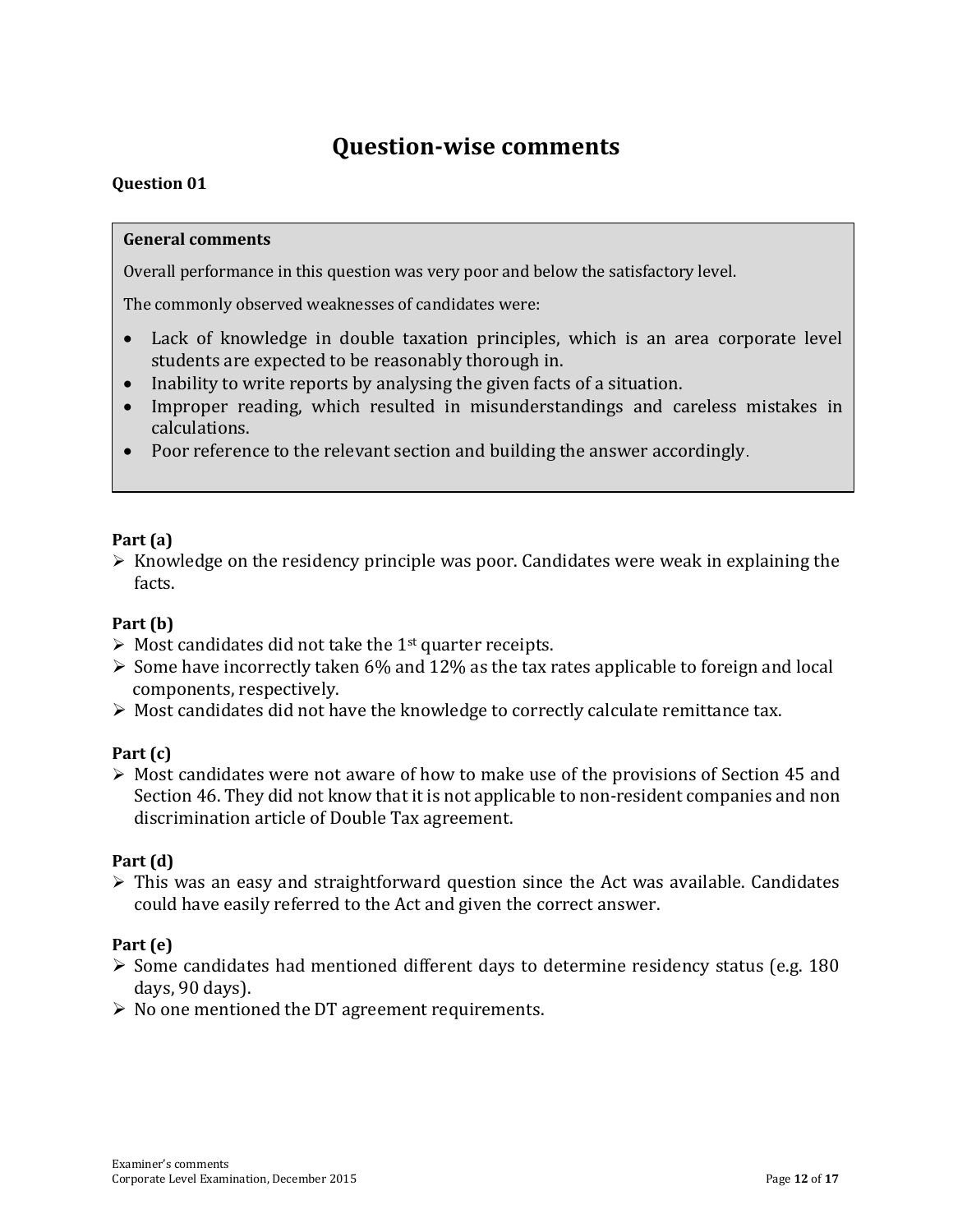#### **Question 02**

#### **General comments**

This question tested the knowledge of candidates in Value Added Tax (VAT) in the following areas:

- Assessing output tax, input tax and ascertaining the balance tax payable thereon, by a VAT registered person that carries out multiple business activities.
- Outlining significant features of the Simplified VAT (SVAT) scheme.
- Outlining the penal provisions applicable to accountants, auditors and tax practitioners in respect of interpretation of provisions, frauds and incorrect returns.
- Financial reporting and taxation

Regretfully, majority of the candidates showed a lack of detailed understanding of the areas being examined.

Most candidates were not familiar with the proper method of calculating VAT, which is not at all acceptable at Corporate Level examinations. Many candidates were unable to follow even the correct order to present the VAT payable calculation.

#### **Part (a)**

- $\triangleright$  Candidates failed to identify suspended supplies and apply the correct VAT treatment thereon. Some did not identify them as suspended supplies and instead incorrectly considered them as zero-rated supplies.
- $\triangleright$  Some candidates had applied 11/111, although it was clearly mentioned in the question that amounts were "VAT exclusive". This showed that they had not read the question carefully.
- $\triangleright$  Most candidates did not recognise the fact that there is an allowable input tax that is claimable without any restriction.
- $\triangleright$  Some candidates had considered suspended supplies when finding claimable input tax subject to 100% restriction.
- $\triangleright$  Even though the question specifically stated that all due credit vouchers on suspended supplies have been received, none of the candidates noted this fact and therefore did not take the SVAT credit against the VAT liability.

#### **Part (b)**

 $\triangleright$  Only a handful of candidates had mentioned the relevant SVAT forms.

#### **Part(c)**

- $\triangleright$  Part (i) Only a very few candidates were able to identify the relevant category as being "Excluded Supplies".
- $\triangleright$  Part (ii) Most candidates had not duly referred the correct subsections. Since the Act and relevant sections were available, candidates could have answered this part with ease.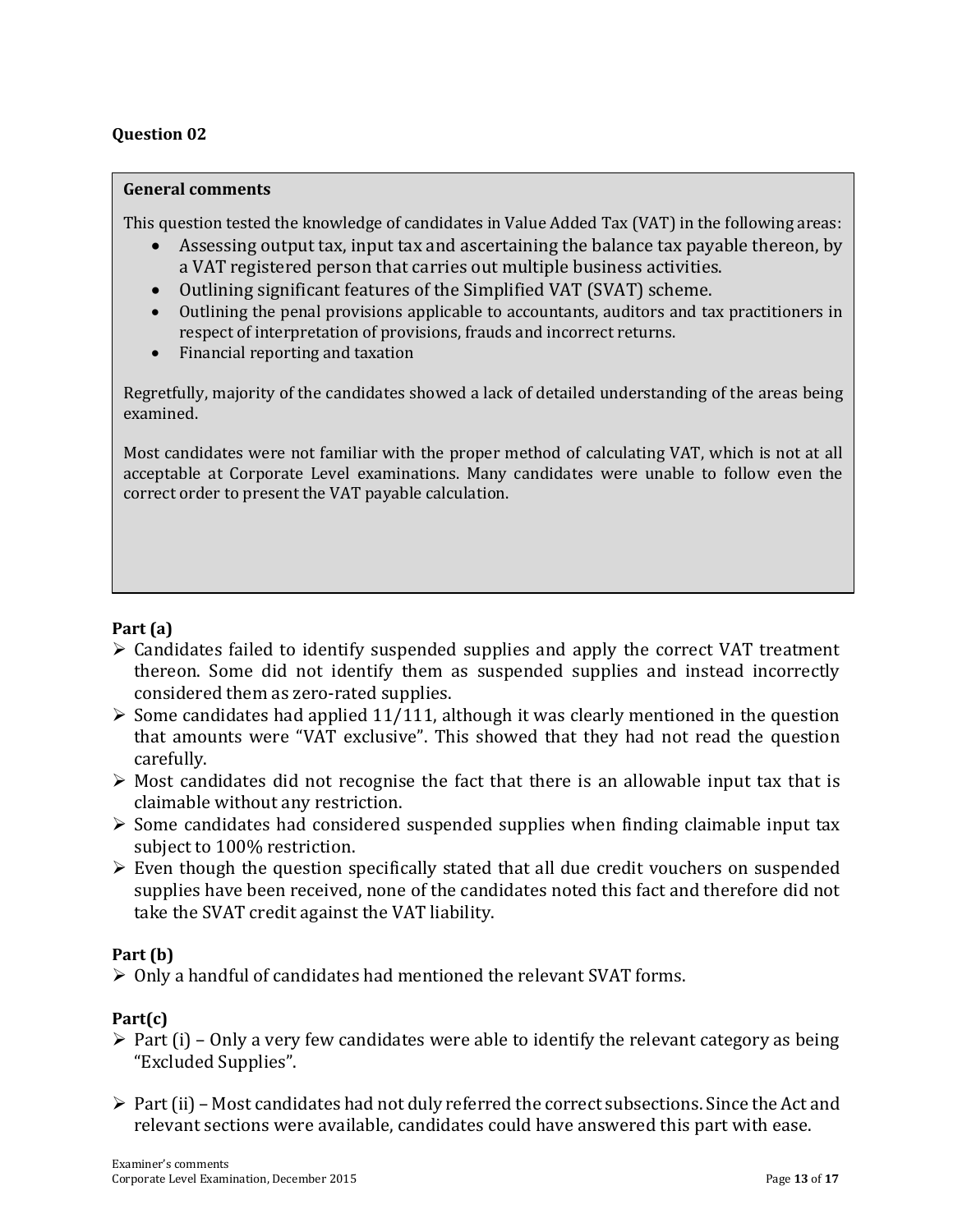$\triangleright$  Part (iii) – Only one candidate has correctly answered this part. If candidates had referred the Inland Revenue Act, they could have easily found the correct answer.

#### **Part (d)**

- $\triangleright$  Candidates are expected to have report writing skills at Corporate Level. However, many were unable to present the answer properly.
- $\triangleright$  Some candidates had completely misunderstood the question (deferred payment scheme) and instead explained deferred VAT on imports.
- $\geq$  Candidates are unaware of the gazette notification of 1857/8 dated 09/04/2014 on adoption of Sri Lanka Financial Reporting Standards. Not a single candidate had mentioned it.

#### **Question 03**

#### **General comments**

Candidates should understand the importance of the "pre-seen" as the aim of the examination was to test a wide range of syllabus areas. Candidates are strongly reminded that they must familiarise themselves with the pre-seen material prior to the examination. There may be instances where the examination questions do not directly examine the pre-seen material. However, the unseen material has been build upon the pre-seen information and therefore the pre-seen material does help candidates to gain a better understanding of the overall theme of the unseen material.

#### **Part (a)**

- $\triangleright$  Overall performance in this question was below the expected level. Some candidates seemed familiar with certain tax treatments whilst some were not.
- $\triangleright$  Most candidates were not aware of different income rates applicable on qualified export profits.
- $\triangleright$  Interest income debenture interest had been considered as liable though it is an exempted income.
- $\triangleright$  Some candidates had erroneously taxed dividend income. Some had grossed it up and deducted the same from assessable income although it should not considered as part of total statutory income.
- $\triangleright$  Only a handful of candidates knew that advertisements outside of Sri Lanka incurred solely in connection with the export trade, for payment in foreign currency and related foreign travel expenses, are 100% allowable when export income is concerned.
- $\triangleright$  Very few candidates identified that advertising outside Sri Lanka on setting up an office is capital in nature and is disallowed for tax purposes.
- $\triangleright$  Almost all candidates were not aware of the entitlement to claim 100% depreciation allowance on the acquisition of the wind power plant. Instead, they applied other rates.
- $\triangleright$  Poor presentation of the answer prevented candidates from scoring the allocated marks.
- $\triangleright$  Claim of losses candidates were not aware of respective provisions applicable to a company enjoying a tax holiday and thereby lost marks allocated to determining trade loss net of trade profit during such a tax holiday period. However most candidates did display their knowledge on restricting a loss claim to 35% of total statutory income.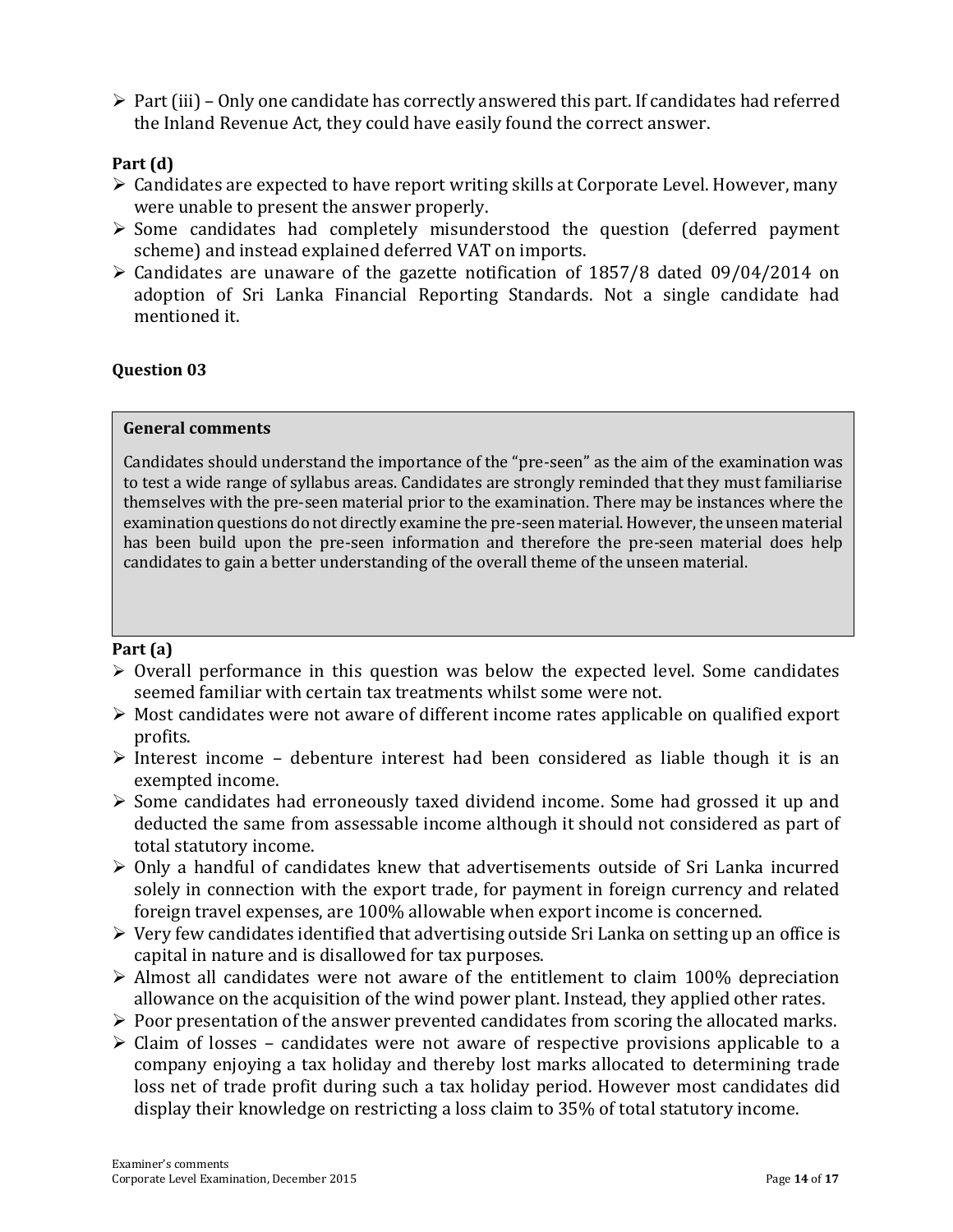- $\triangleright$  Qualifying payments only a very few candidates knew that the investment in the community development project was limited to Rs. 10 million, and approved donations limited to  $\frac{1}{5}$  of assessable income or Rs. 500,000, whichever is less.
- $\triangleright$  None of the candidates identified that interest income of a limited liability company is liable to tax at 28%, or were aware of how it should be computed where the comprehensive income tax computation is concerned.

#### **Part (b)**

 $\triangleright$  This question tested the awareness on major tax holidays, exemptions and other incentives granted under the Inland Revenue Act and Board of Investment Law. Almost all candidates were unable to analyse the tax exemption correctly, clearly showing a lack of ability to interpret legal provisions and identify tax holidays, exemptions etc.

#### **Part (c)**

 $\triangleright$  This question tested the knowledge on statutory provisions relevant to transfer pricing (including the concept of "arm's length price" and prescribed (gazette) methods of transfer pricing). Majority of the candidates were unsuccessful in answering this question. They just had to write the explanation given in the applicable section for an associated undertaking and identify activities or areas where it may have an exposure to transfer pricing.

#### **Part (d)**

 $\triangleright$  This question tested the knowledge on statutory provisions related to case law and their application. It was generally well attempted. Almost all candidates were able to give correct answers, at least to a certain extent. However, candidates are advised to develop their answering skills by analysing, referring to a decided case and then coming to a conclusion. Some candidates had mentioned cases that were irrelevant.

#### **Part (e)**

 $\triangleright$  This was an easy, straightforward question that required understanding of statutory provisions on submitting dividend returns. Majority of the candidates showed a lack of detailed understanding in this area. Although the question referred to a return of dividend, most candidates had misunderstood it and explained deemed dividend tax.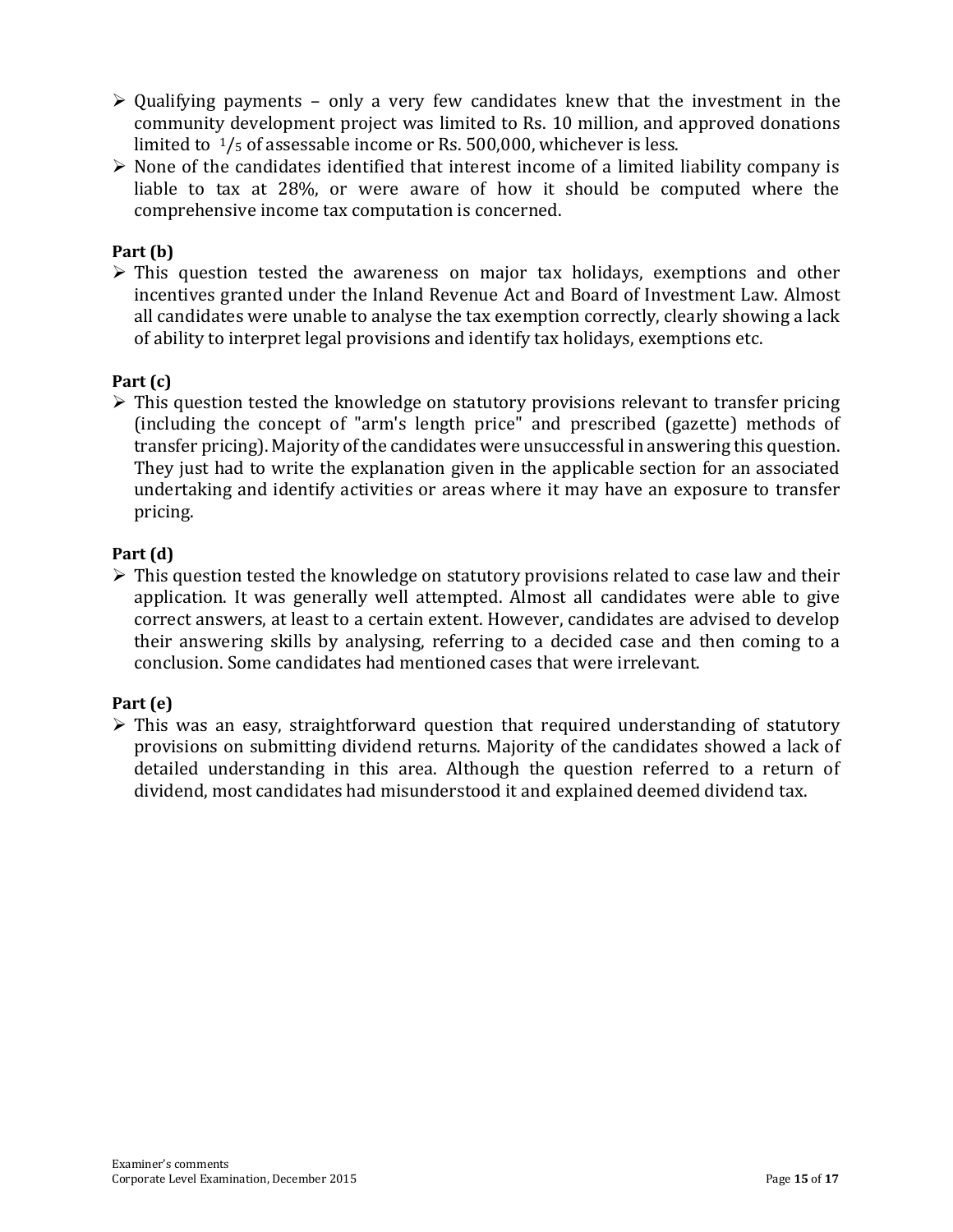## **KC4 – Corporate Governance, Assurance and Ethics December 2015**

#### Examiner's Comments

#### **Overall comments**

This paper consisted of three questions. Question 01 and Question 02 carried 25 marks each, and Question 03 carried 50 marks.

The third question was based on the pre-seen material as well as the scenario given with the question. Although all candidates had attempted this question, the performance was not satisfactory.

The main reasons for poor performance appeared to be the following:

- Lack of knowledge in auditing standards
- Failing to answer the specific question requirement
- Lack of knowledge in examination techniques
- Not following the action verbs
- Not tailoring the answer to the scenario
- Not studying the study text
- Illegible hand writing

### **Question-wise comments**

#### **Question 01**

#### **Parts (a), (b), and (c)**

 $\triangleright$  Candidates who had identified the correct reporting framework, SLAuS 800, produced good answers. Others had written irrelevant answers. This may be due to the lack of knowledge of examination techniques. If candidates had done past papers they could have answered well.

#### **Part (d)**

 $\triangleright$  Most candidates had misunderstood this question. It asked to advise the partners, as there were adverse remarks on the quality of the audit work. Some candidates had written irrelevant answers referring to quality control at an individual assignment level. This reflected that these candidates lacked practical experience, or that they had not done past papers.